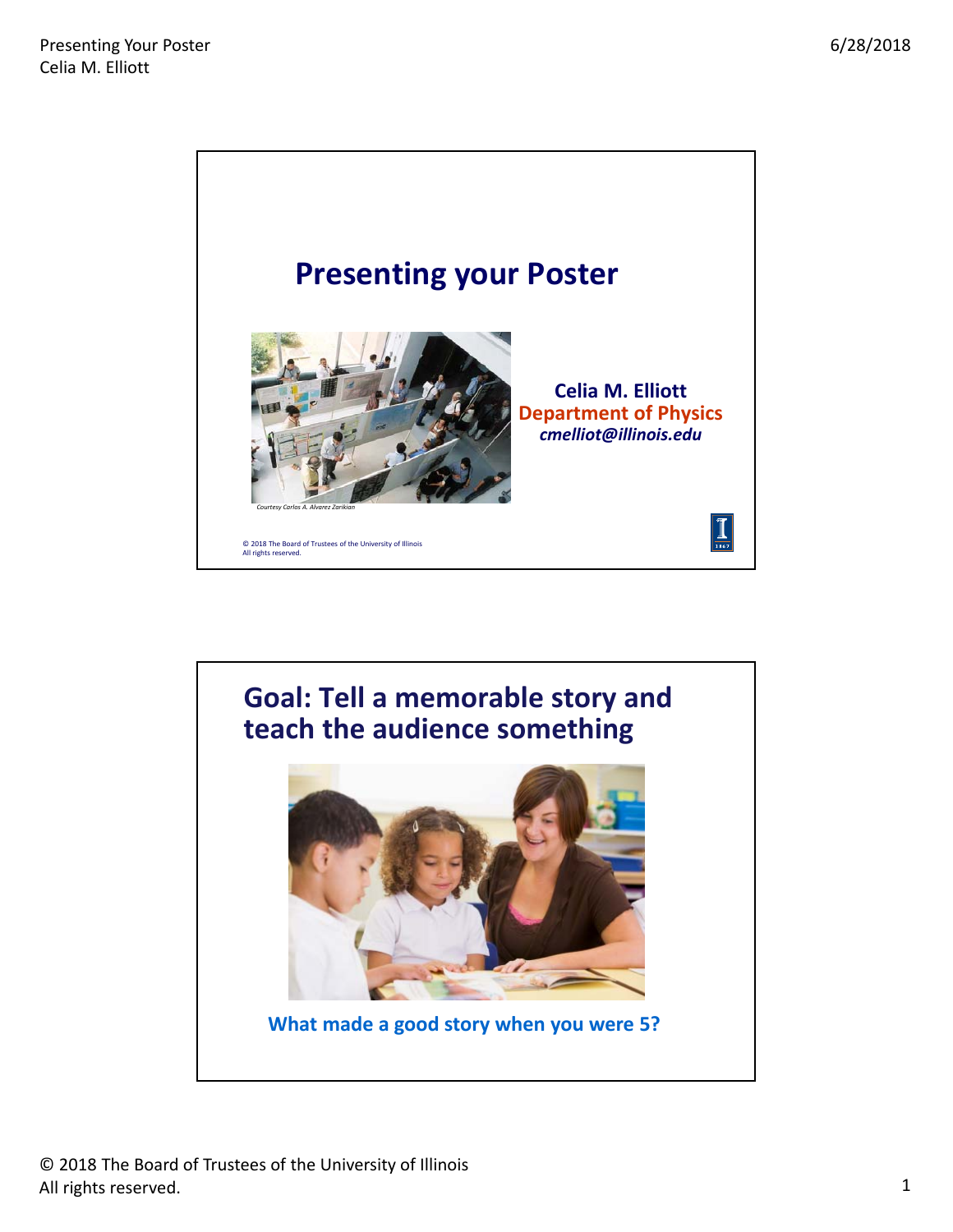

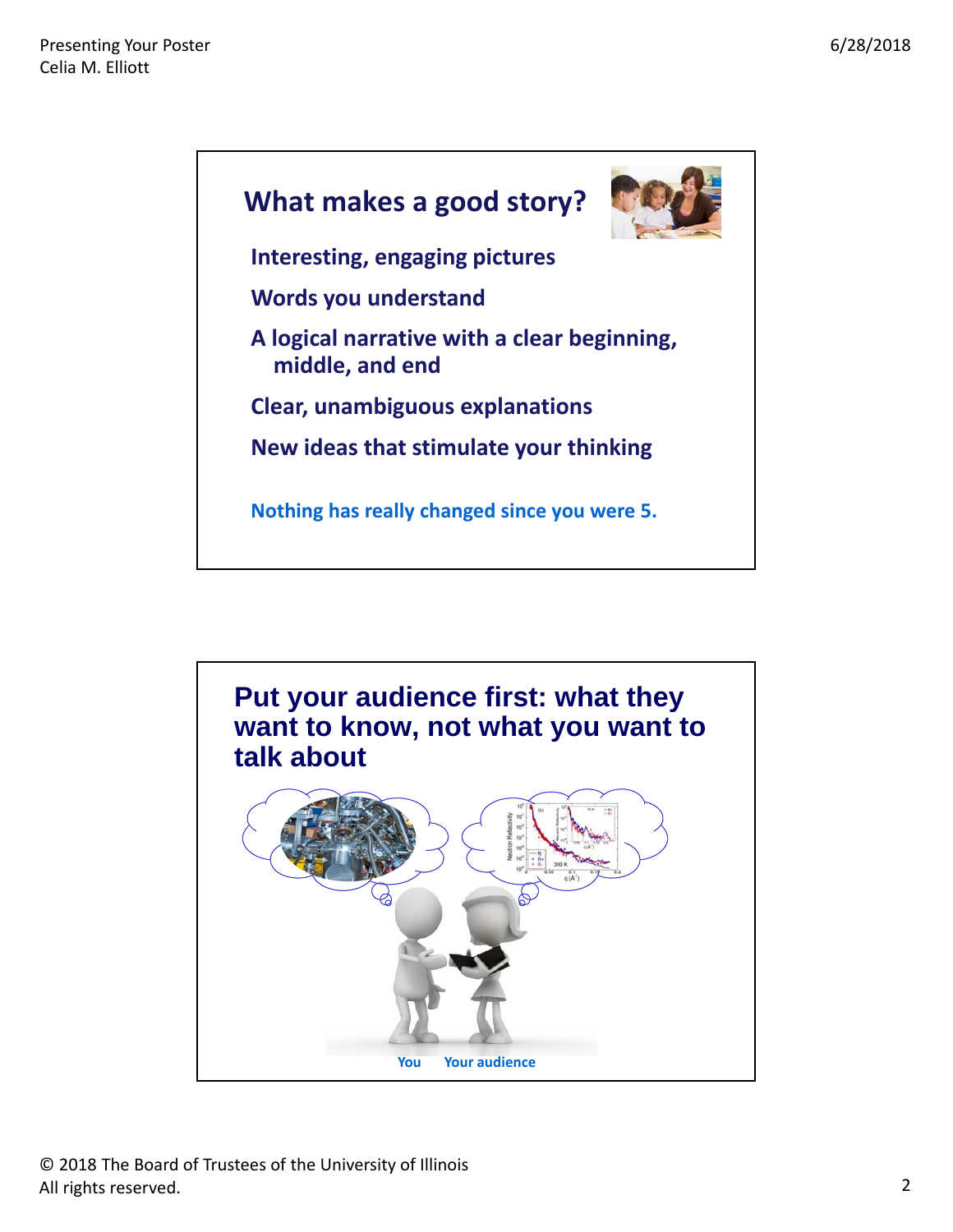## **Prepare a "stump speech" to introduce your poster**

**Should be 1–2 min.**

## **Briefly state**

- **1. What you studied and why it's important**
- **2. What methods you used**
- **3. What your principal results are**
- **4. What you think they mean**
- **5. What you're going to do next**

**Prepare two versions—one for experts and one for novices**

**Be prepared to be interrupted with questions; rehearse possible answers**

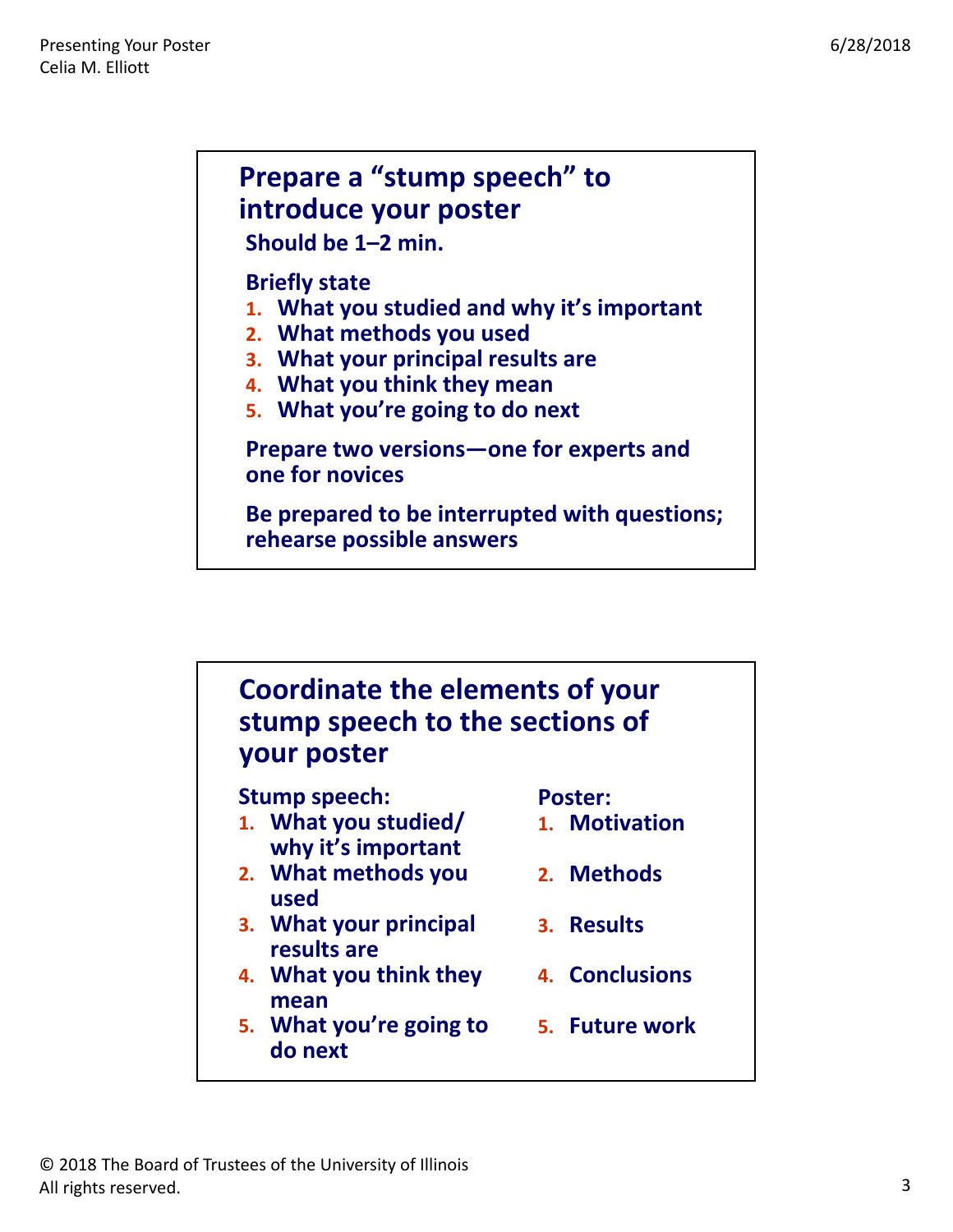



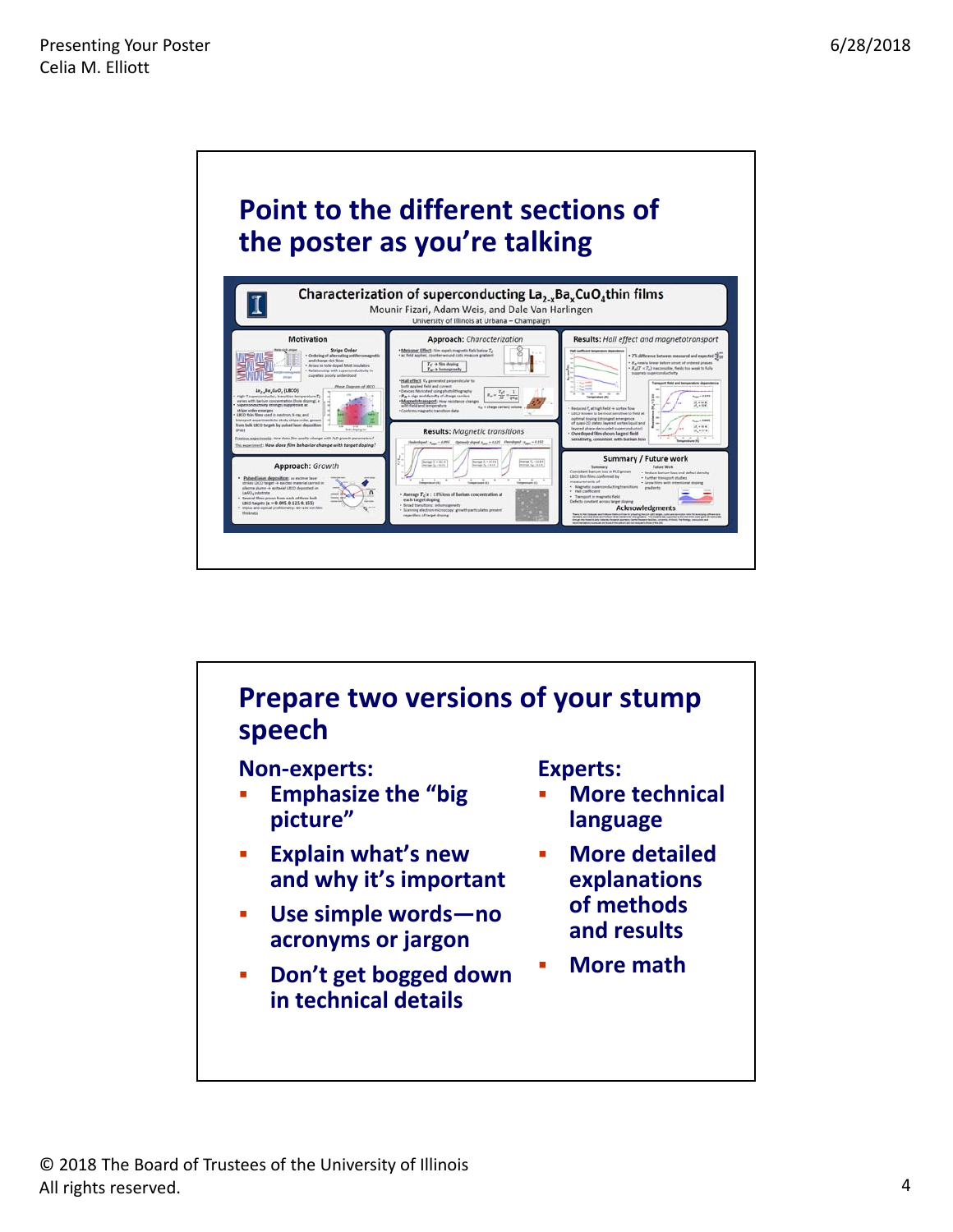

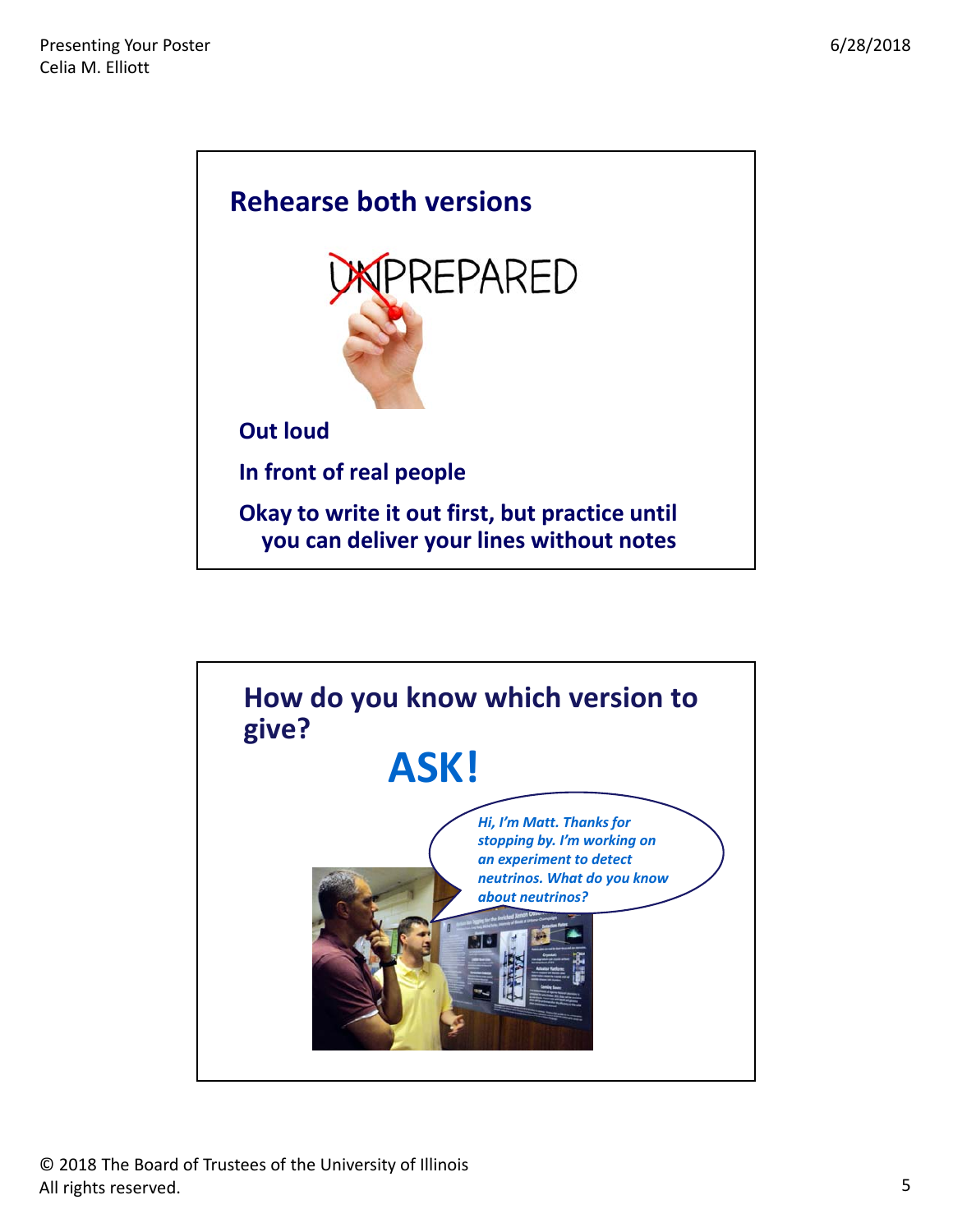

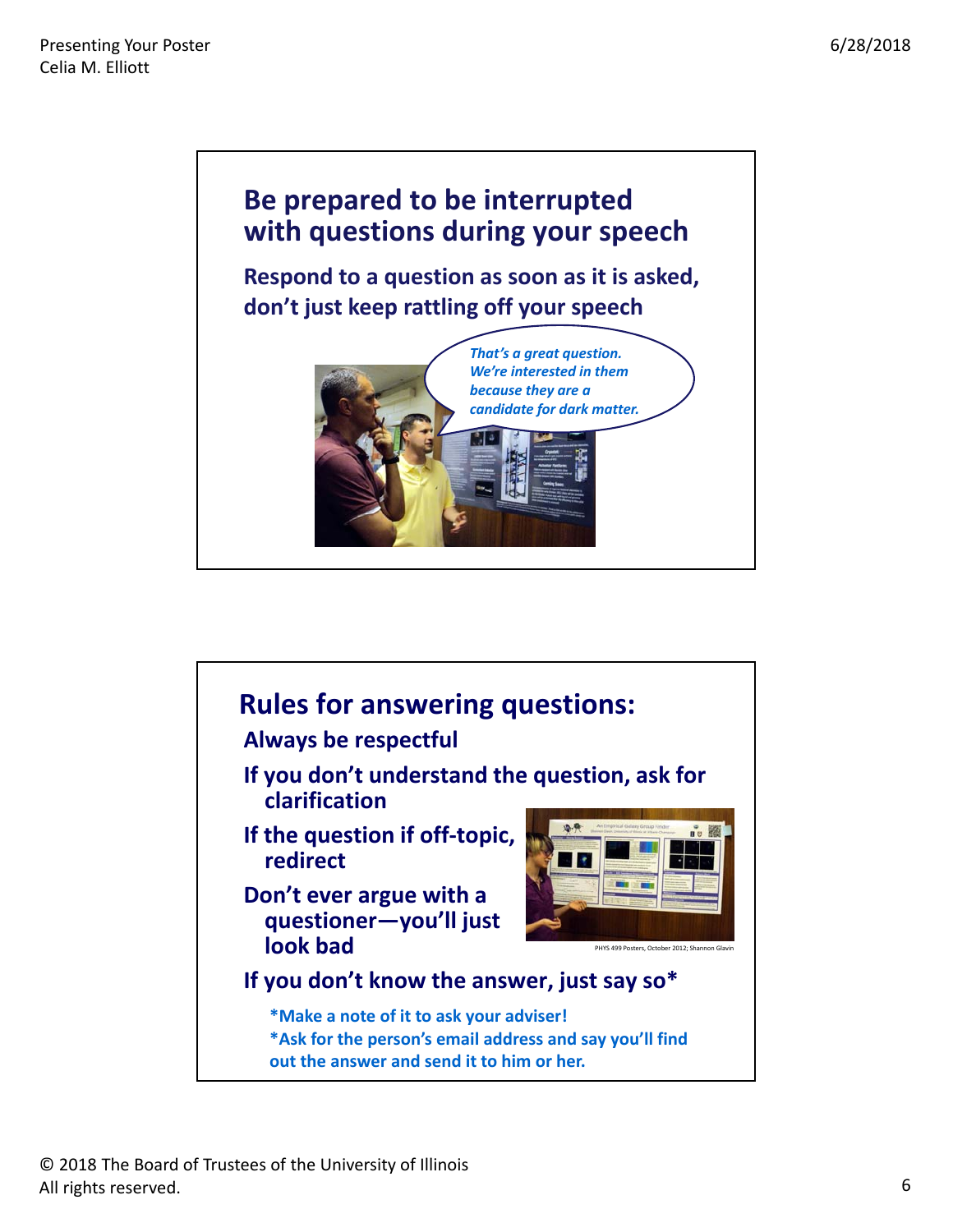## **Find out** *before* **your session . . .**

- **The location and time by which your poster is to be displayed**
- **What kind of surface your poster will be mounted on**
- **Whether you need to provide your own tape, thumbtacks, Velcro strips…**
- **Whether other needed equipment will be provided (electrical outlet, table, easel)**

**Tip: Don't expect the meeting organizers to supply you with anything other than space**

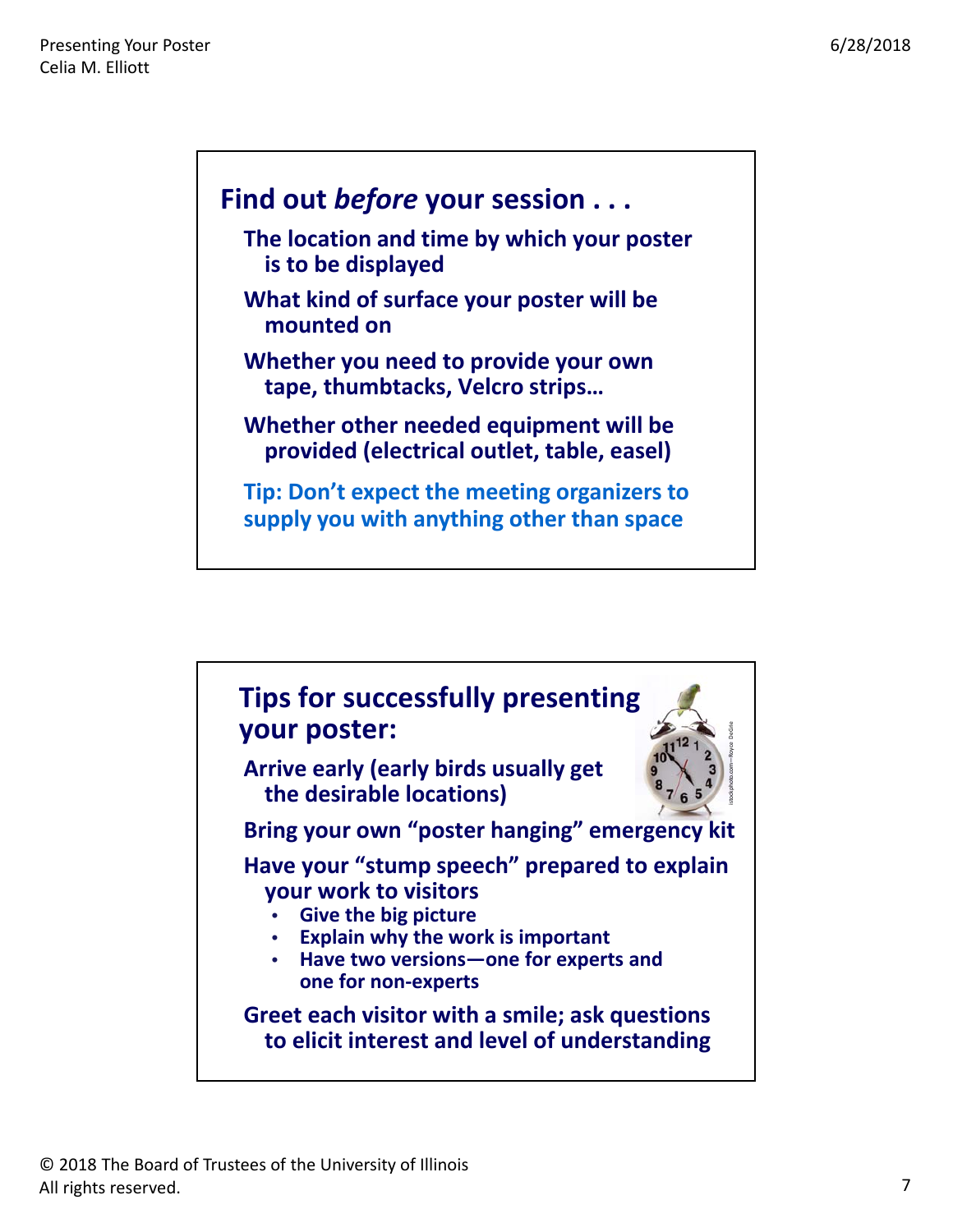



© 2018 The Board of Trustees of the University of Illinois All rights reserved.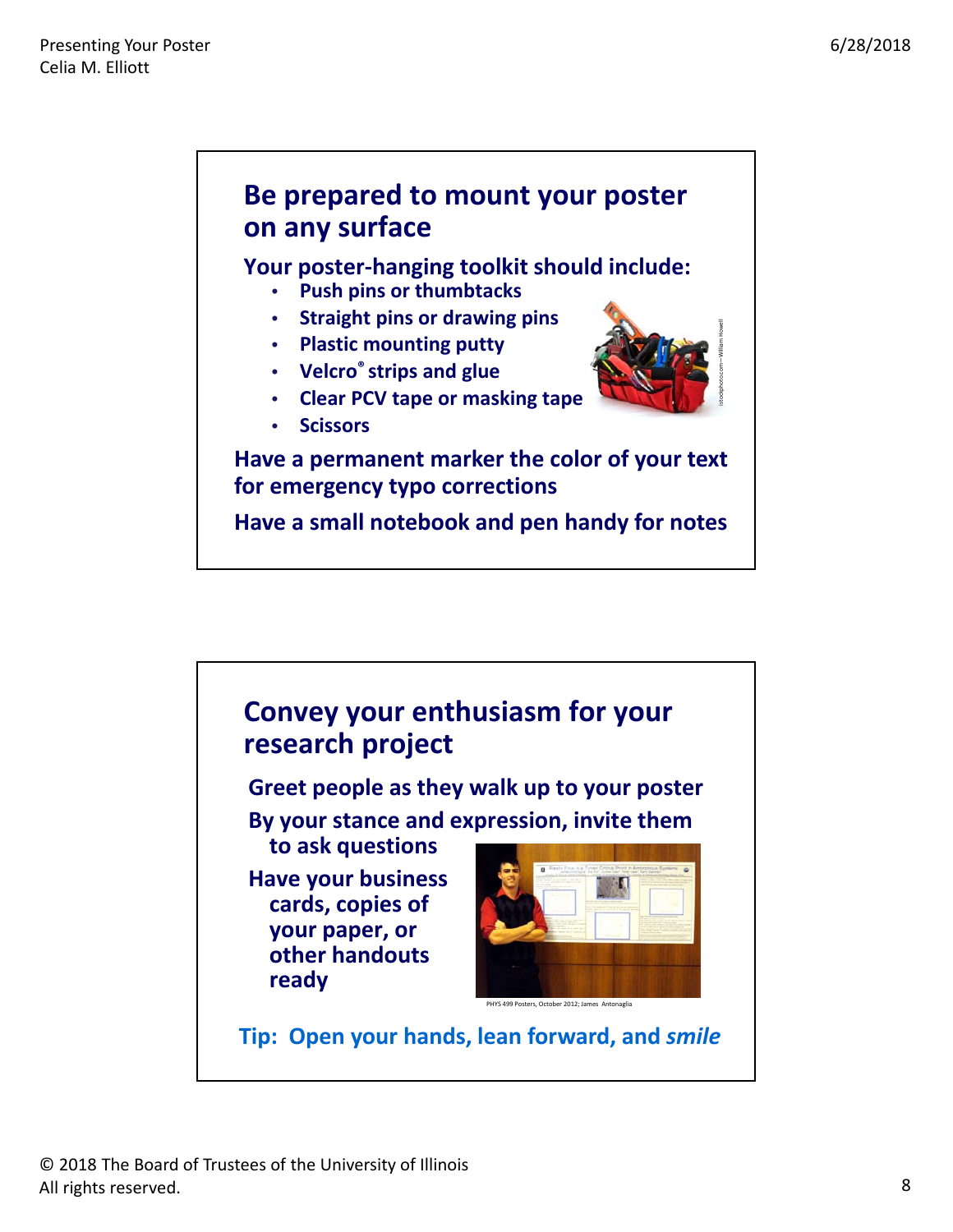